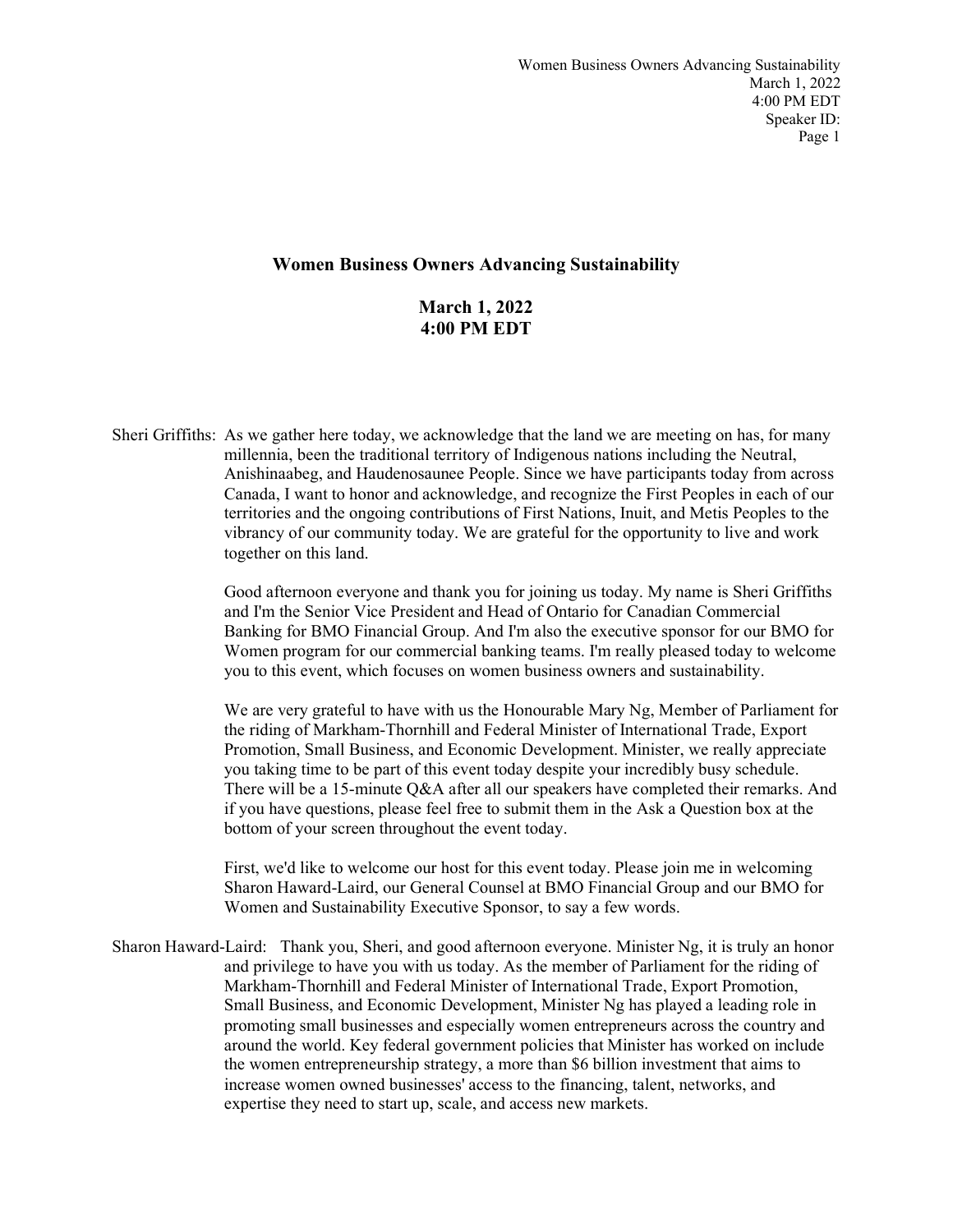The Black Entrepreneurship Program is a partnership between the government of Canada, black-led business organizations, and financial institutions with an investment of up to \$265 million over four years, it will Black Canadian business owners and entrepreneurs grow their businesses and succeed now and into the future. And to ensure women have equal access to the benefits and opportunities arising from international investment, Canada is taking an inclusive approach to trade by integrating gender related provisions in all its free trade agreements.

The government has also cosigned the Global Trade and Gender Arrangement, a standalone initiative open to other economies to join. Canada is also leading on our commitment to ensuring women have equal access to the new business opportunities arising in the global shift to a net zero economy. BMO's own ambition is to be our client's lead partner in the transition to a net zero world. And this recognizes the critical role we as a financial institution play in catalyzing socially inclusive climate action, by supporting diverse and innovative new market entrants like the ones we'll hear about today.

Minister Ng is a devoted community leader and she believes in the power of public service and in advancing social and economic issues that help individuals and communities thrive. She is also deeply committed to removing barriers for women-owned businesses and in using her voice to influence action on why the support and advancement of women in business is a concern for all of us.

As Minister Ng recently noted, women remain underrepresented in our economy. In fact, only 16% of Canadian businesses are women owned. Studies show that advancing gender equality could add up to \$150 billion to our economy in just a few years. We all have a responsibility to support women because when women succeed, we all succeed.

At BMO, we share Minister Ng's commitment to supporting women-owned businesses and their unique needs by creating programs and initiatives that are important to them. And that includes, we will be announcing tomorrow that we are making access to capital available by earmarking \$5 billion in capital over the next five years to support the growth of women-owned businesses across Canada. We'll be issuing a \$750 million 5 year Women in Business bond towards supporting Canadian women-owned businesses of all sizes as they recover from the economic impacts of COVID-19.

Also providing \$1.2 million in funding to SheEO (ph) a not for profit, which offers financial support to businesses led by women and non-binary people. This allowed SheEO to fund all 2021 venture applicant companies working to achieve the United Nations sustainable development goals. And we expanded our 2021 BMO Celebrating Women Grant program for women-owned businesses across Canada and the U.S. in collaboration with Deloitte.

\$200,000 in grants have been awarded to 26 women-owned businesses for their social, environmental, or economic sustainability outcomes through their organization's policies, practices, or products. Sustainability is fundamental to BMO's purpose to boldly grow the good in business and in life. The 2021 grant program celebrates women who are making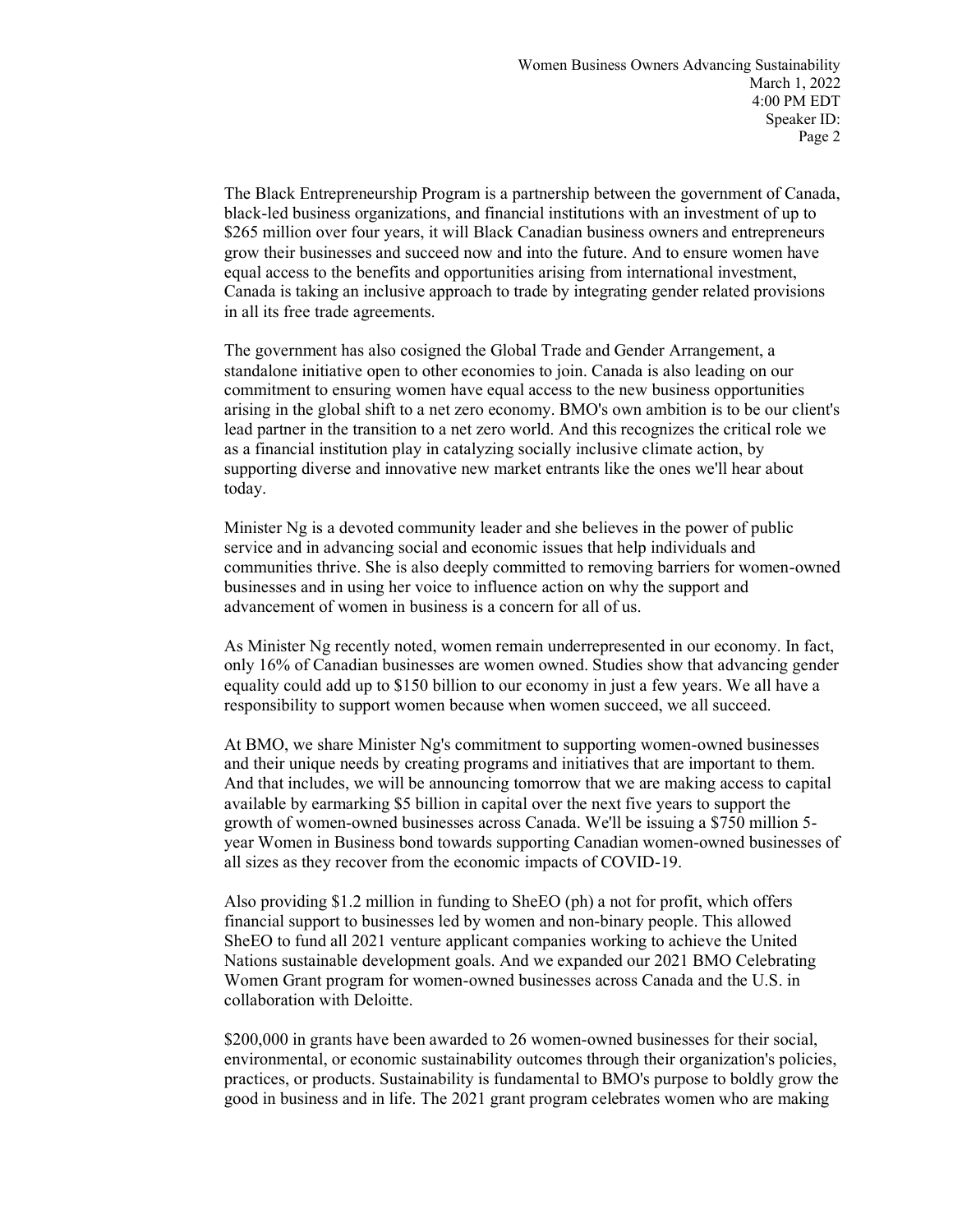an impact on the sustainability front with their businesses and we are pleased to have two of them with us today.

At BMO, we were so inspired by the incredible impact these women owned businesses are making that we engaged the Diversity Institute at Ryerson University to conduct research on women business owners and sustainability, a topic about which there's little information. We will hear what was learned through the research this afternoon. And that is why we are coming together today, sustainability leaders, bankers, government representatives, women's advocacy organizations, and women business owners, to discuss the importance of engaging women as agents of change for advancing climate action. To better understand the type of support needed by women business owners how are advancing sustainability and to identify the challenges they face in the operation of their businesses.

We can learn from each other and find bold ways to advance and support women business. And with that, I'm very pleased to turn it over to the Honourable Mary Ng. Welcome, Minister Ng.

Mary Ng: Well, thank you so very much for that really terrific introduction, Sharon. I feel like most of what you said is in my remarks so my goodness, what else am I going to say. But it's really, really terrific to be here. (Speaking French) and I also want to thank you, Sheri, for your terrific leadership and indeed, the entire BMO team for inviting me to be here this afternoon.

> I love what you have just announced. In fact, when I think about the work that we do here in government, we do a part of it and I think that where we get impact is where we are able to do things together. And I love what you said, which is bringing government, bankers, the women led and owned businesses themselves, and others in advocacy or civil society all sort of rowing in the same way. Because what are we really all looking to do? We're all looking to create in our own way and become the part. And I hope that we then become the sum of these parts to really move the dial, to help women entrepreneurs and business owners take their place in the Canadian economy. And dare I say also in the global economy.

> I know that I have fellow speakers that are here. It's really great that Patricia Fuller is here and her wonderful career and contributions to Canada. Certainly most recently as Canada's Ambassador of Climate Change. I think you're going to have a great speaker there. And of course, my good friend and someone who will also we'll be hearing from, Wendy Cukier, the Founder of the Diversity Institute at Ryerson University, but also who heads up the Women's Knowledge Hub here supported by the federal government. So it's really terrific to be here with what is an esteemed group of incredible women leaders.

And I would be remiss if I didn't say I'm really looking forward to having the conversations with our entrepreneurs extraordinaire in both Tatiana Estevez and in Brianne Miller. We will have a chat a little later about your innovations, particularly in sustainable commerce to help counter the effects of climate change. So that's perfect.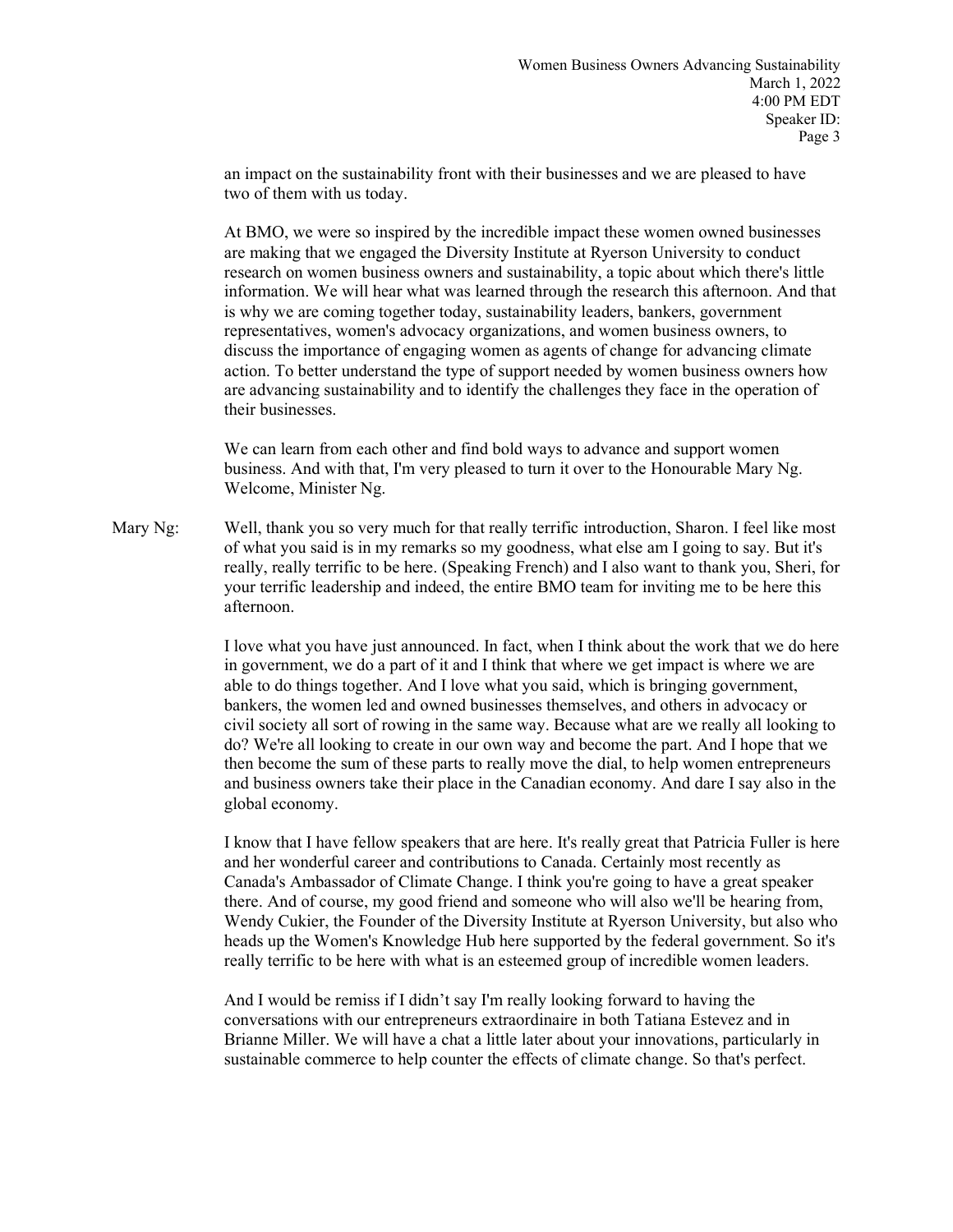Now, welcome everybody to Ottawa and the House of Commons because that's where I'm speaking to you from and so let me acknowledge that I am here on the traditional and unseated territory of the Algonquin and the Anishinaabeg people. And for those of us who are settlers or even immigrants to Canada, it's important to recognize that Indigenous peoples have always been here and that we all have a role to play in reconciliation.

So to be here among a terrific group of women contributing to the social, environmental ,and economic sustainability is what is really exciting about what we're going to be able to do today. Just to be able to gather is a treat for me, trust me. And events like this really give us an opportunity to both acknowledge and appreciate the incredible contributions that women leaders are making in all of our communities. And in the Canadian economy and in our country, helping it to be more inclusive and to be more sustainable despite how challenging it has been over the last recent number of years.

I have spent a lot of time speaking to businesses across the country, certainly before the pandemic and during the pandemic. Before the pandemic, I often sort of say, look, all of us multitask and we just need to do the range of things we need to do to provide the supports that are necessary and remove some of those barriers in the way. But I don't even know how to categorize, if you will, what women have had to do during the pandemic. Because it isn't even multitasking. It is multitasking to that next level. (Speaking French)

And we all know that women have these systemic barriers to success long before COVID. It is why over the last six years, our government has worked really hard to work with all of you to move the dial for women here in Canada but indeed around the world. And a little earlier, you referenced the economic policies that we have made as a government, but they are complemented by equally important policies to provide the right kind of supportive environment to enable women to be successful in our economy.

So whether it's historic events through \$10 a day childcare. And I think we're going to look back through this period because we're doing this and it is going to be a game changer, I believe, for our economy, along with paid parental leave, which we did a number of years ago, along with legislating the pay equity act or combating gender-based violence, or implementing gender-based analysis in all of our policies through our budgeting, our federal budgeting process.

So all of this care complementary policies that we have taken a very deliberate -- that we've looked at very deliberately in an effort to complement the economic policies investments that we have made as a government. And you also referenced this earlier. When it comes to small business, we know that only 16% women owned and of those, only 11% are exporting.

So you can imagine, for me as the small business minister but also the international trade minister, that is at the crux, the heart of my mandate that the Prime Minister has given to me. 99% of our businesses in Canada are small land medium sized businesses. Only 16% are women-owned or led so that is certainly not good enough. We need to increase that number and we also need to increase the number of women entrepreneurs in businesses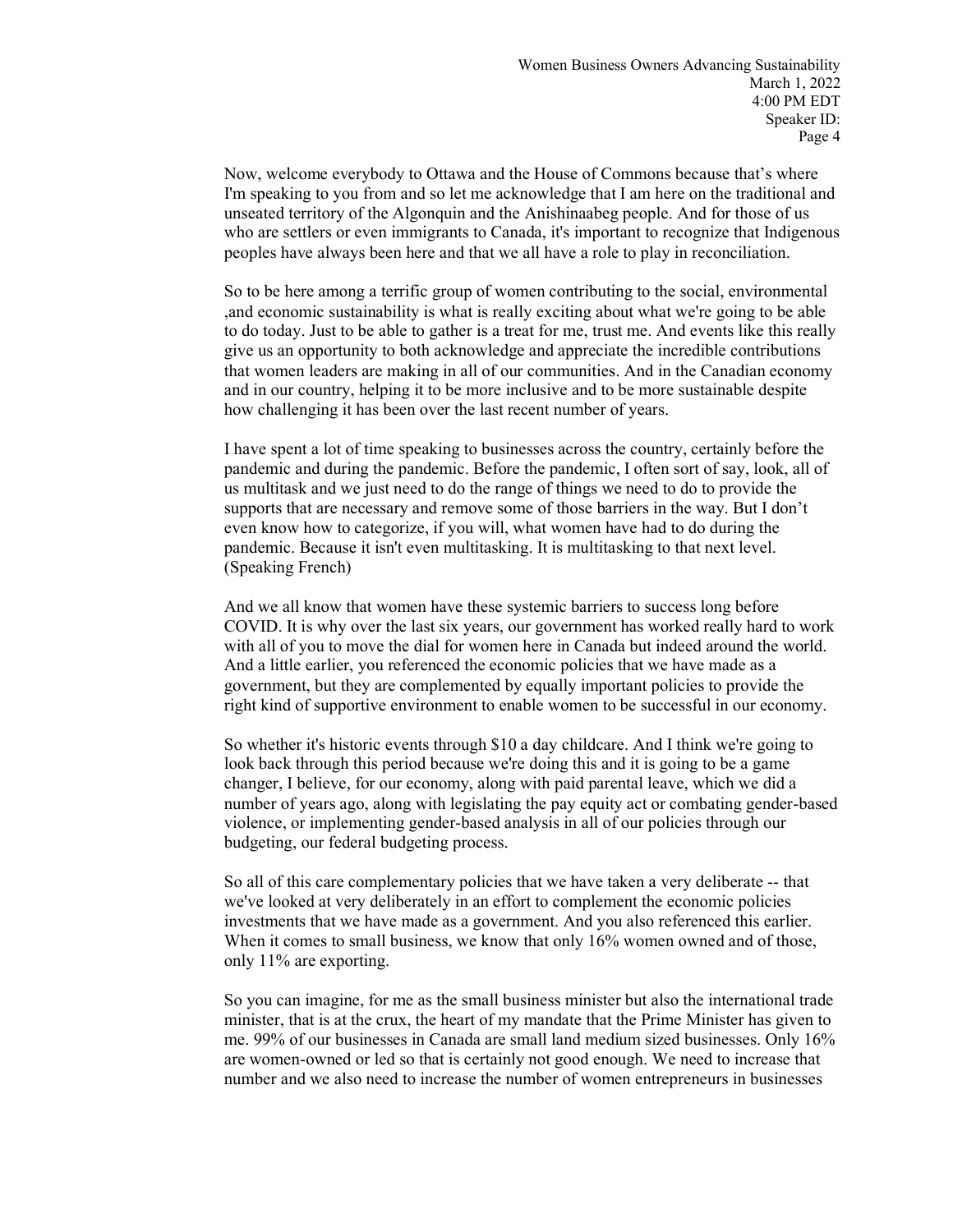and create that environment to help them grow and access the opportunities in the international markets.

I always brag about the fact that Canada is the only G7 country with a free trade agreement with every other G7 country. We have access to 1.5 billion customers. We have access to economic zones like here in North America through the new NAFTA or in Europe through the agreement with the European Union, or in the Asia-Pacific through the CPTPP and many other bilateral agreements that really give us about 1.5 billion customers, access to about 1.5 billion customers in the international market.

But you can see that if only 11% of women entrepreneurs are doing that then there's only one way to go and that is up. So thank goodness and we'll need to do that together. So are women's entrepreneurship strategies a \$6 billion strategy? I think this is the best investment we could be making. The return on this investment is \$150 billion to the Canadian economy. So yes, we need to be doing this and I'm so thrilled that the announcement that you just made here at BMO, I think that's a game changer.

When I start looking at those numbers, \$5 billion of capital from women entrepreneurs, that is incredible. Or a bond issue. For \$750 million, I think I've got that amount right. I was writing kind of furiously -- kind of feverishly here. Or expanding your grant program. So bravo and thank you for that leadership because it isn't just government. When you see the banks move, terrific, and this is really, really great.

So the women's entrepreneurship strategy of course includes a really important element, which I know you are also doing there as well around data. We have the knowledge hub. It's an extensive network of researchers, business support organization stakeholders really working to collect the kind of data and information that we need to understand and know better in order to make good, better policies to support women entrepreneurs, understand what works, certainly understand what doesn't work. And this hub has already been extremely successful in helping to advance Canadian women entrepreneurs, especially during this pandemic.

I remember in the early months, not even the early months, the early weeks of this pandemic where the women's entrepreneurship ecosystem, the knowledge hub, they came together and in an effort we, then, I think what we did quite effectively was sort of lean in and try to provide the kind of wraparound help that was necessary in the last couple of years. And here on the knowledge hub, I really want to thank Wendy for her leadership and I know you're going to be speaking to her soon.

The second part I want to talk about is the women's entrepreneurship ecosystem. This is \$165 million where we created a range of ecosystems, from national ones to regional ones and I applaud the work that BMO is doing with SheEO, who is of course one of our national ecosystem partners. So you're sort of seeing these synergies come into play and I think that's absolutely terrific because this is all about the various components and parts, all, like I said, the sum of the parts that's going to help us grow our women entrepreneurs across the country.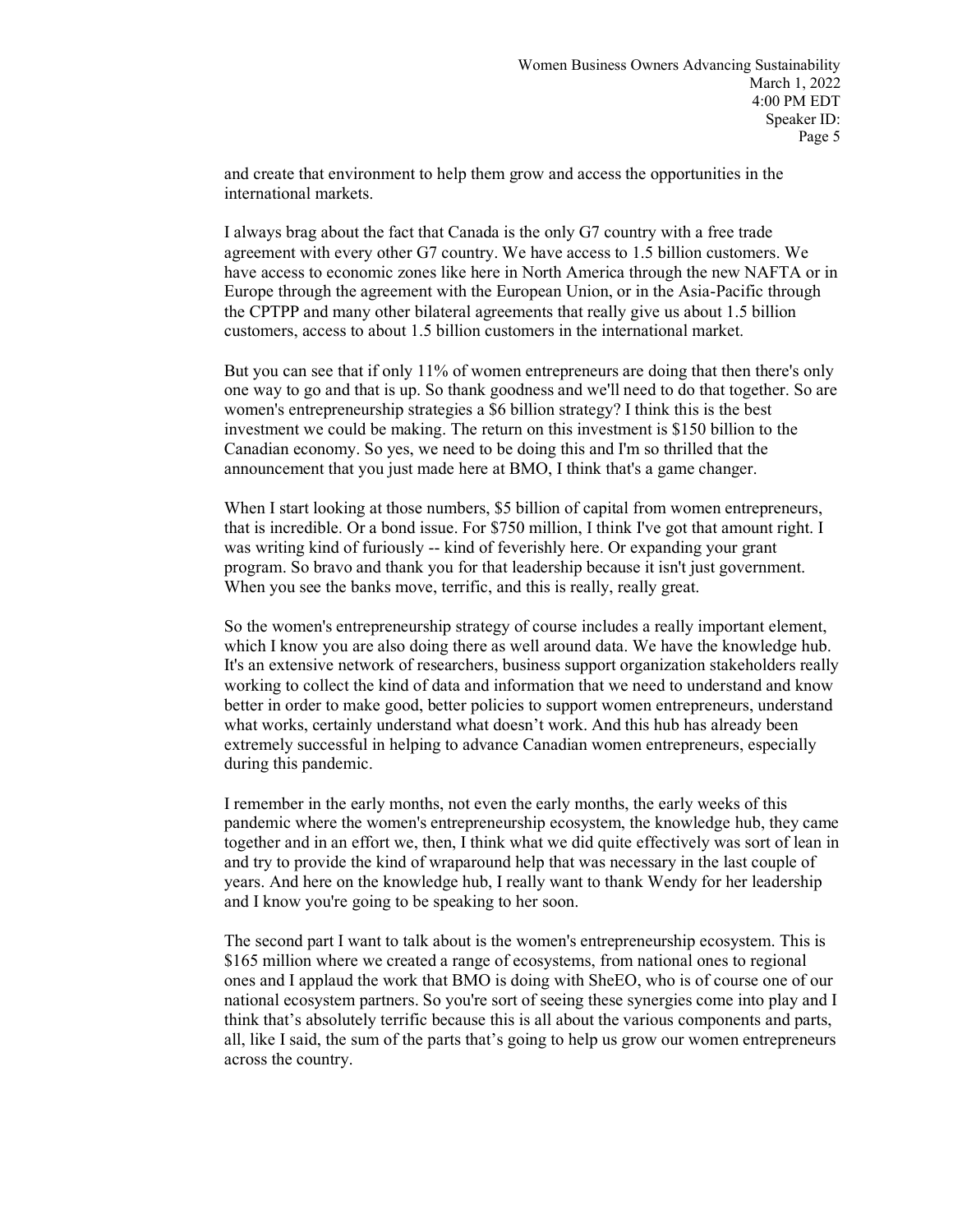And what's great is the numbers that I saw recently for the ecosystems that have been out there, those organizations have helped created 5,000 new businesses, even during this pandemic, and help 7,000 women-owned businesses grow their existing businesses, whether it be mentorship support, business training, helping them get access to the needed capital and so forth. So this is really, really excellent.

I've been meeting them throughout the pandemic, some businesses who have pivoted during this pandemic, including Minette and Sophie (ph) at Evol (ph) who literally took their dream and made it so in 2019 just right before the pandemic hit at their (Speaking French) in Quebec. And even with the pandemic, really created success out of what they certainly didn't expect. Or another great company called Technologies Ecofix (ph). It's a company that optimizes wastewater treatment.

So I won't get into there because I know we're going to talk to two great women entrepreneurs, but let me just say one other thing around the ecosystem. Last month, I launched a new call for applications thanks to \$25 million that was set aside in the most recent budget. And this call is going to focus on funding ecosystem partners that will complement the ones we already have, to address systemic barriers and gaps for diverse underserved women entrepreneurs with intersecting identities. There is still a gap there and we want to make sure that we're going to address that.

So we want to keep advancing that gender equality and addressing those barriers, whether it be Indigenous women, whether it is in the international realm around our feminist response and recovery fund, whether it is making sure that Black entrepreneurs get the support that they need through that program. And again, thank you BMO and the other financial institutions to help us really build out sort of this inclusive growth. And I'm very much looking forward to continuing our work. And it was terrific to hear what you've already just said in terms of what BMO is going to be doing.

And here, in 2019, there is a national clean tech survey and this is, I think, a new forefront. We just talked about those things about getting access, dealing with many of the issues that we've already talked about, and many of us, government, banks, ecosystem support partners and so forth, are attacking addressing a range of those gaps and those issues. And I think that next forefront is around clean tech companies and helping businesses, women led owned businesses to combat climate change and be successful in the economy.

Only 19% of clean tech companies in Canada have at least one female founder, while 1 in 10 clean tech founders are women. So we know that this is an area for opportunity. Our government certainly supports more tools for women entrepreneurs to fight climate change and to fight for that sustainable future. So I'm looking forward to speaking to the two panelists. But before I do that, I'm going to throw this back, I think to Sheri, because I think we're going to listen to Wendy. And I apologize if I took a little longer in my remarks because I was so excited about what you said earlier that I added a little bit. So probably much to the chagrin of my team. But there you have it and back over to you, Sheri.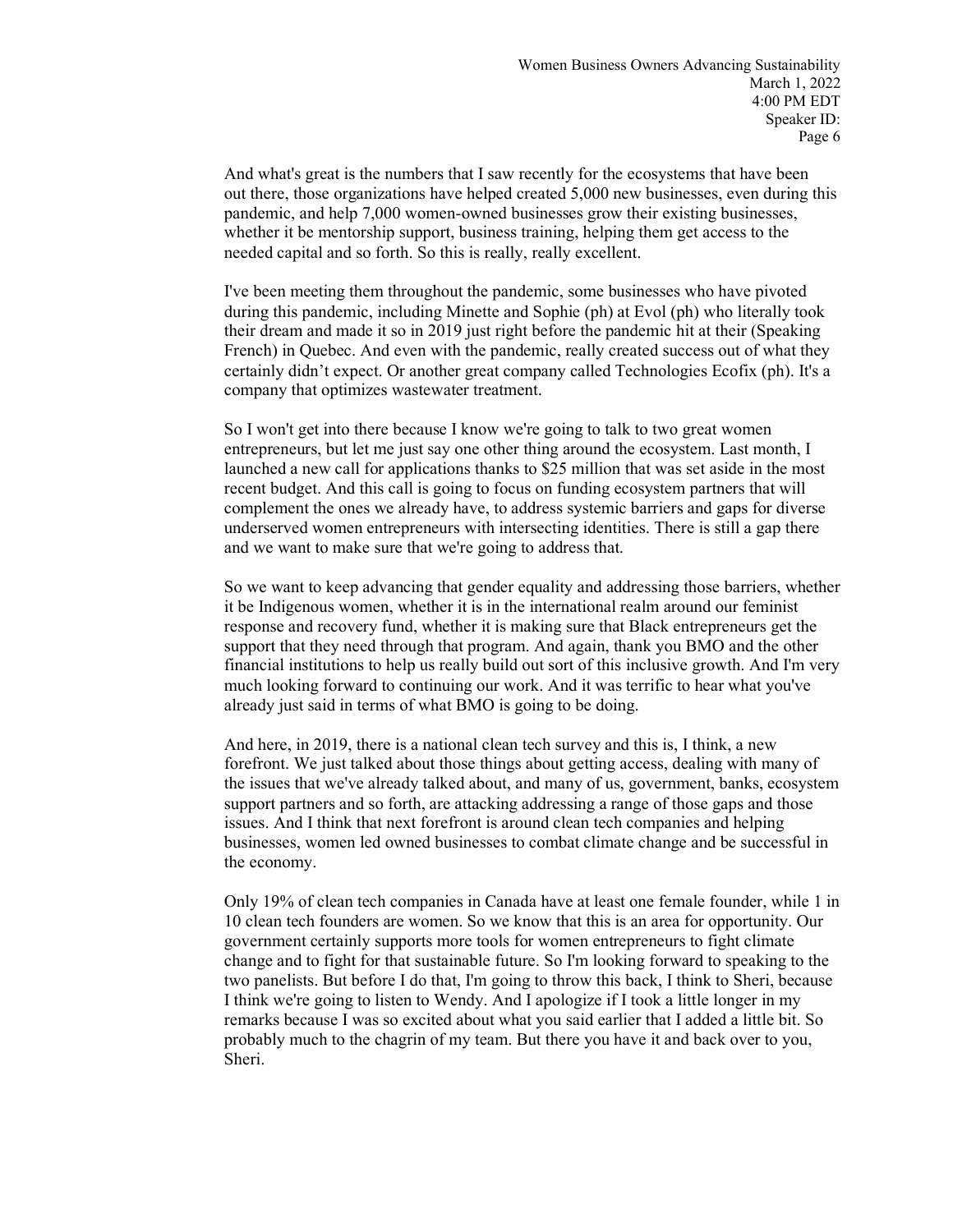Sheri Griffiths: Thanks so much, Minister Ng and honestly, we appreciate your comments. So we have no problem with going a few minutes here and there. I couldn't agree with you more around the power of the women in this room and working together with partners across all segments and coming together is how we win. So I appreciate that.

> I'm really thrilled today to welcome to the stage here Wendy Cukier. She's a founder and academic director of the Diversity Institute at Ryerson University and she will be presenting findings from the research that was conducted on women business owners and sustainability. The data for this research was from anonymized grant applications from those who applied to our 2021 BMO Celebrating Women Grant Program. So over to you, Wendy. Really interested to hear from you.

Wendy Cukier: Thanks so much and thanks to BMO for leading the way on this. I have to say wearing my WEC hat, my Future Skills hat, all of the projects I've been working on, sustainability is becoming front and center in the agenda. And I also of course want to thank Minister Ng because not only has she championed policies that have really made a difference but she, herself, is such a strong advocate for women's entrepreneurship. It really, really does make a difference. So lovely to see you, Minister.

> So I'm going to just quickly set the stage and it's always a challenge for me to stay on time but I will do my best. The first thing is to think about sustainability is and we situate sustainability in the context of environmental, and social, and governance issues, which are really coming to the forefront with many businesses today as well as the UN's sustainable development goals. And these cover a range of issues, not just environment but poverty remediation, equity, and inclusion. And I think that BMO was very forward looking in supporting this.

When we think about the business case for sustainability, it's partly as we look at young people today. They want to work for companies that do good. They want to start companies that make a difference and when we think about Indigenous women, in particular, there's no question that they're often motivated about driving positive change in their communities.

We also know that organizations with a higher green IQ tend to outperform others and this is partly because increasingly, consumers are selecting organizations that are sustainable but also because there are real business benefits to embracing sustainability. You reduce your cost. You reduce your waste. You reduce your carbon footprint.

We also know you reduce risks because if you take this seriously, you're less likely to have some of the egregious, horrible environmental disasters that have destroyed brands. And there is a real advantage, especially with younger people, in enhancing your brand by committing to sustainability.

When we look at sustainable practices in small businesses, we understand that it's tough and as the Minister said, small business is the engine that drives the Canadian economy. It's very different than what we see in the United States but small businesses are also often working on very small margins. They've been hard hit during COVID. They often don't have the kind of resources and infrastructure. Yet, still, we see evidence that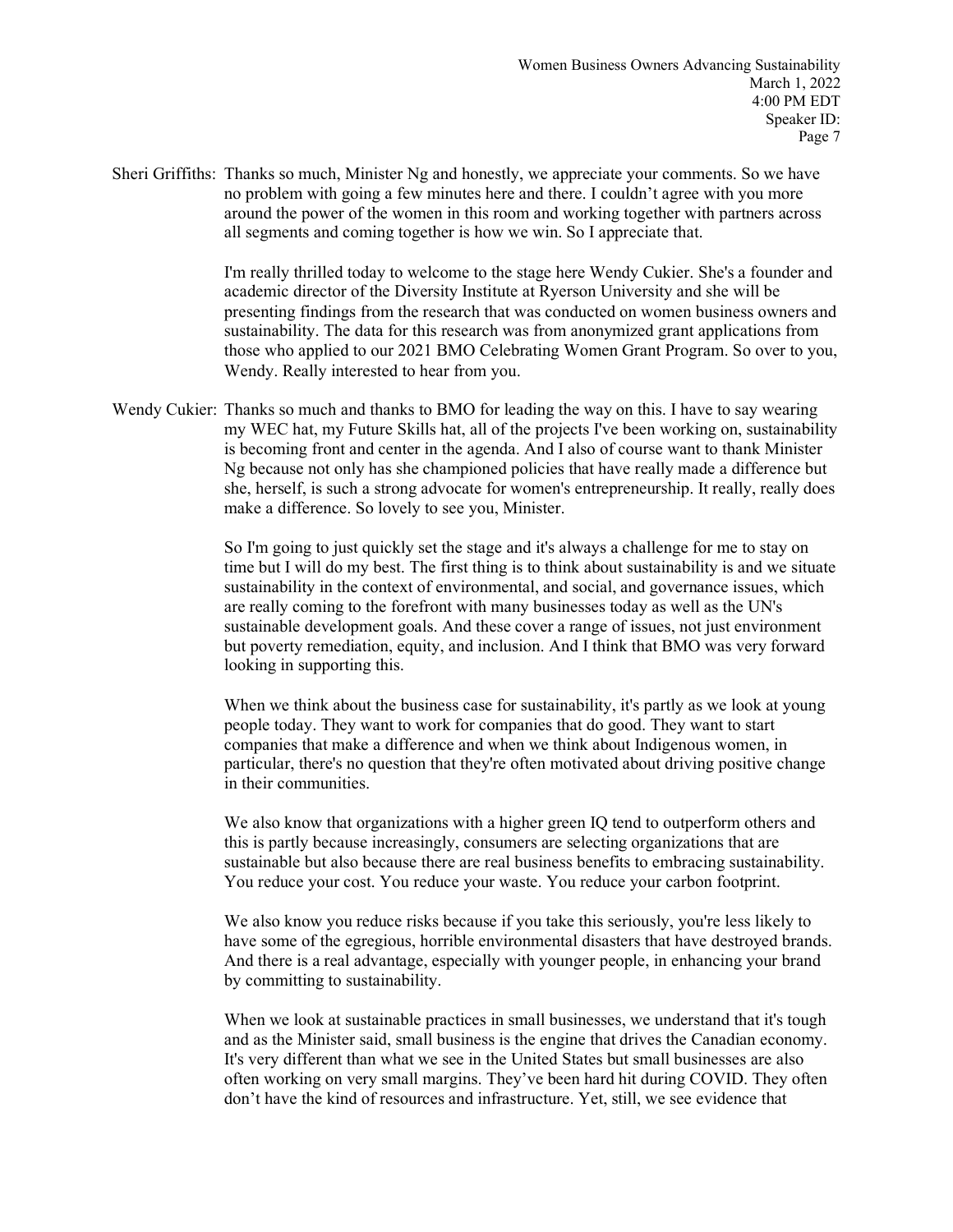increasingly, they are starting to really look at their value chains and embed commitments to sustainability from procurement through product development, design, and so on.

And figuring out how to drive change is absolutely critical to sustainability. We have lots of green tech but if people don't use it, we aren't going to drive green innovation. We aren't going to create green jobs. And small businesses are the key to this. And it's not just established businesses. Of course, it's also startups. We know that women are overrepresented among businesses with sustainable goals and SheEO is one of the first organizations that really drew our attention to the importance of thinking about sustainability when we think about women entrepreneurs.

And so the BMO Celebrating Women Grant Program was really, in our view, transformational. Because if you just look at the volume of interest it attracted from across Canada as well as the U.S., almost 1,000 women applied for about \$100,000. And Minister, the signals, how important, access to funding is. Most of the applicants were under 35 years of age. Most of them were micro-businesses with fewer than 10 employees and we did that analysis of the applicants.

We also know that they viewed sustainability in a variety of ways. They came from across the country. Many of them were, as many businesses led by women are, in services, in food, in consumer goods and so on. No real surprises there. And we saw that there was a tremendous range of sustainability initiatives and also that most of the applicants had more than one. We found great examples of environmental sustainability, of organizations committed to really conserving natural resources and to introducing clean technologies. And we had many examples of really concrete impacts on environment. And I really invite you to read the report that we will be releasing after the session.

We also saw better waste management practices, incredible impacts. The diversion of more than \$1 million containers by using green packaging. We also saw the commitments to economic sustainability and remember, poverty alleviation is key among the SDGs. And so there were huge commitments to making communities better for everybody, creating new jobs, and creating good jobs that paid well.

We saw examples of organizations obtaining economic certifications as B corps really in embedding their commitments to the sustainability goals. And we saw organizations that were committed to driving sustainable culture. We think about equity, diversity, inclusion as core values and also very closely linked to commitments to other kinds of sustainability. We saw commitments to enhancing the accessibility and the quality of education and some very transformational examples of projects there.

Very strong commitment to inclusive workplaces but also to thinking about physical and mental wellbeing within the organization and also within the community. Food security, again, a big thrust in the applicants. Many of the women entrepreneurs had very innovative approaches to advancing food security. And what we saw that was so encouraging is that in spite of COVID, in spite of COVID, many of these women-led businesses were very forward-looking. They had very ambitious goals, not just in terms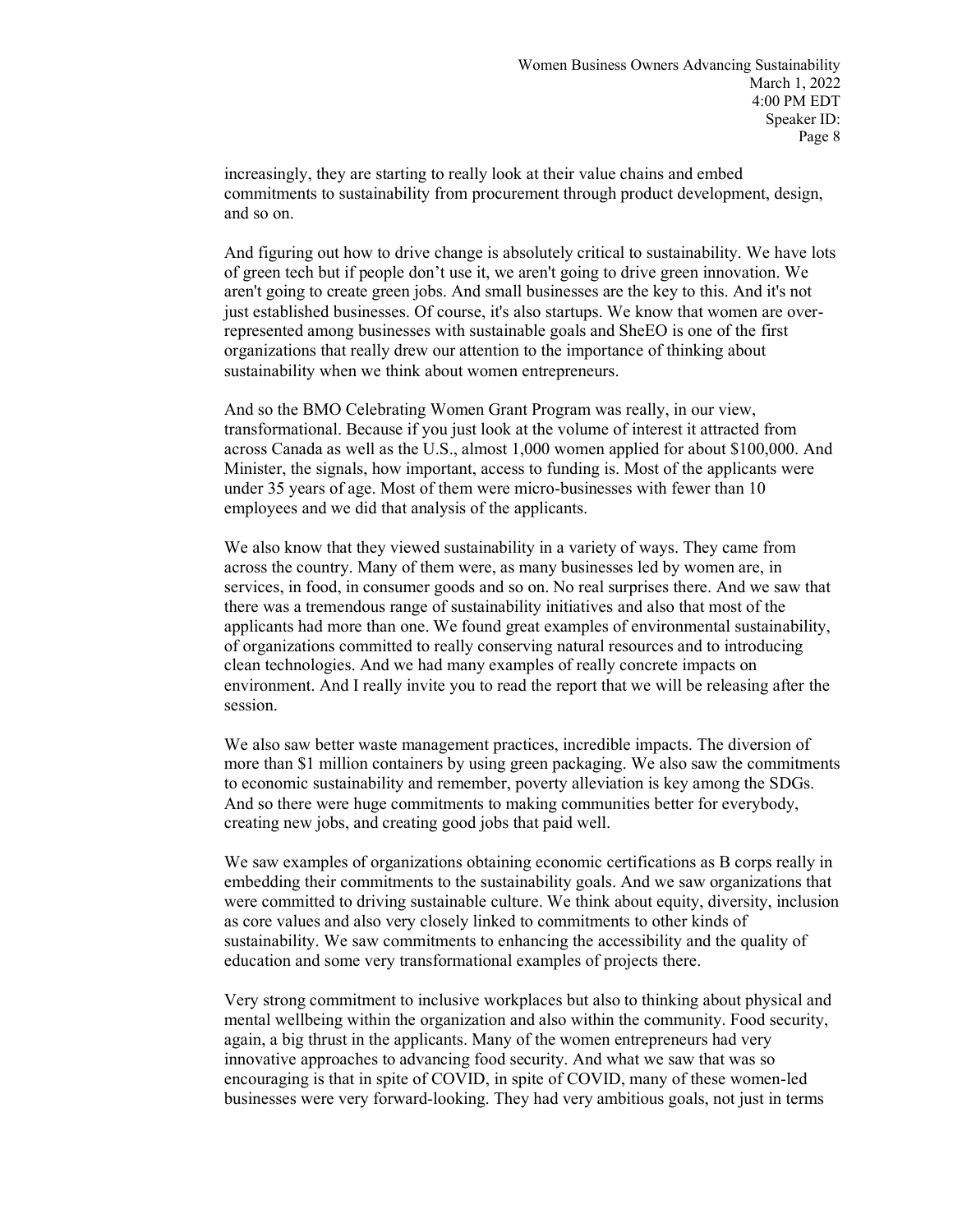of economic impact, job creation, revenue, and so on. But in terms of promoting equity, promoting environmental sustainability, promoting health and wellbeing.

And our recommendations, broadly speaking, really go to the heart of what we think about as our values as Canadians. Because of course, economic impact is important. Of course, innovation is important. Of course, growth is important. But it's not growth at any cost. And so one of the things that we think is critically important is making sure that when we look at the impact of our investments in small businesses, in entrepreneurship, we have that dual focus -- job creation, economic growth -- but also the sustainable development goals. And really thinking about how we apply this as a lens when we're evaluating our priorities and making investments is critically important.

So I just wanted to say we're very grateful to BMO. We're very grateful to the minister for her ongoing support but we're also really grateful to the women business owners who are thriving in spite of the barriers that we have seen during COVID and really making a difference in their communities. Thank you very much. And over to you, sorry, Minister. You're going to chair the panel and of course, we very much appreciate your time, your commitment, and your energy on our behalf. Thank you.

Mary Ng: Thanks, Wendy for that. So this brings us to a really wonderful conversation with our two incredible panelists and let me just take a minute to do the introductions. Now, there are - - I'm going to read sort of two amazing bios. So let me just do that because I always think it's great to do a proper introduction. So the first is Tatiana Estevez. Tatiana, hello. You are the founder and CEO of Permalution. And before working full-time in this startup, you gained valuable experience working in government, in the private sector, in the NGO sectors, and as well as being a private consultant. And you've done lots in high tech, in sustainable cities, in communities, and around social impact.

> And your company works on fog and cloud water harvesting technology and innovation. And it's based out of Sharebrook, Quebec. And you have safe solutions that are inexpensive and it's an efficient alternative to other technologies such as desalination plants, ground water mining, and rain capture. So I'm looking forward to hearing all about that.

> We also have with us, Brianne Miller. Hi, Brianne. And I think the last time I might have actually seen you in Vancouver. You are the co-founder and CEO of Nada and Brianne is a marine biologist turned social entrepreneur with a passion for driving positive change through inspiring collective climate change. And with Nada, your business is committed to revolutionizing the food system across the supply chain so that future generations can continue to enjoy and benefit from the world's ocean.

Nada Grocery is located in Vancouver, B.C. It's a tech-enabled omnichannel, package free grocery store and delivery company that connects people to a regenerative food system, championing community food systems by linking buyers to suppliers and offering healthy, unpackaged products.

So hi Brianne. Hi, Tatiana. This is terrific to have both of you here. Let me just sort of start with an easy question. Both of you have terrific businesses and I think that those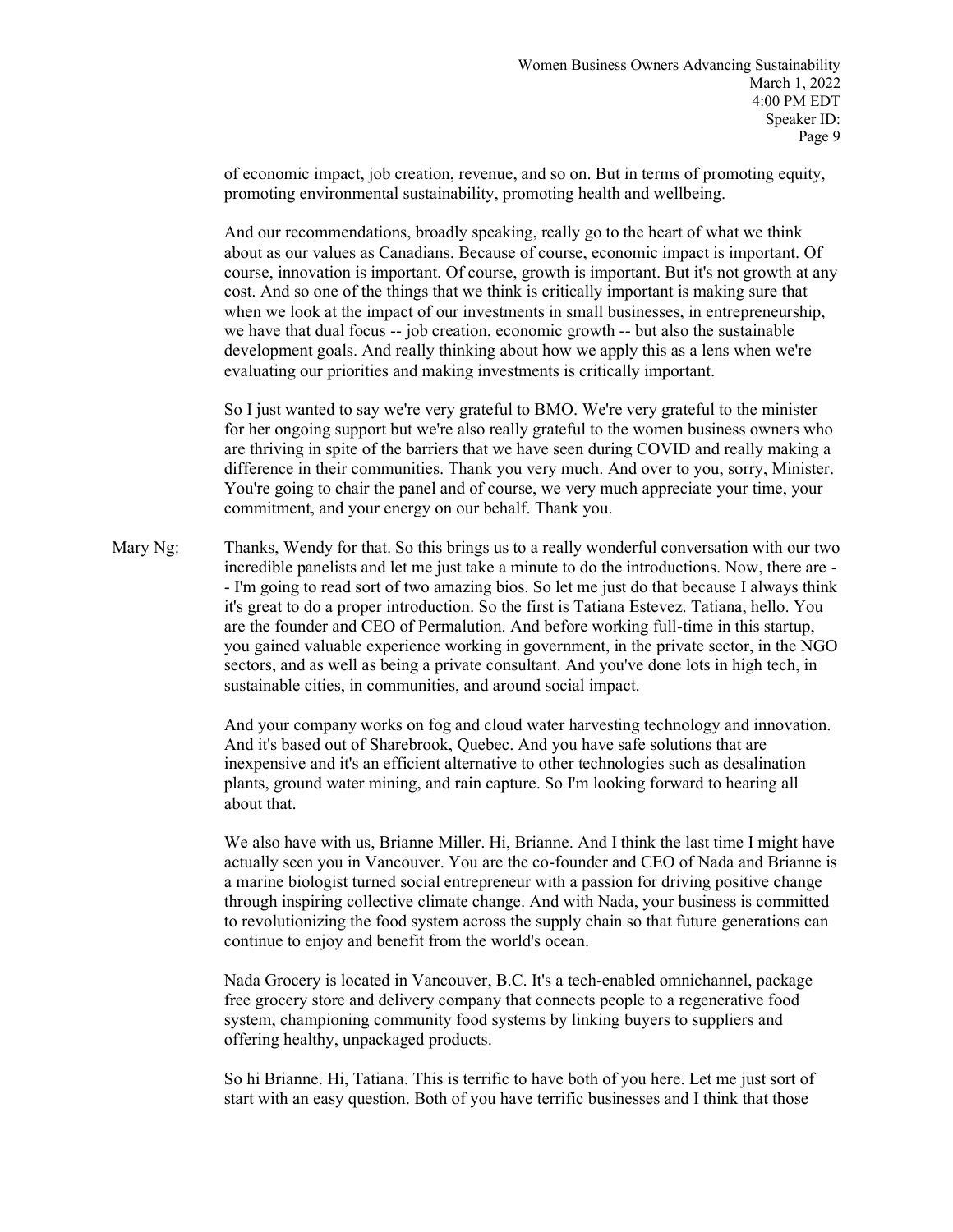who are joining us today are always interested in understanding what is it that's made you do this and what do you think are some of those factors that helped you with the successful business that you have today? So maybe what I'll do is I'll start with Tatiana and then the same question to Brianne. So Tatiana, why don't we start with you?

Tatiana Estevez: Sounds great. Thank you so much for the introduction. So happy to be here. So yes, the way the idea came to me was actually after I graduated from university, it was always my dream to go backpacking in California. So after Ottawa U graduation, I went for two or three weeks. And upon arriving in San Francisco I got to learn about the whole drought situation that was going on. I was very shocked to learn several things about the drought and how impacted everyone's lives. And even more shockingly for me was to learn that farmers were taking their lives because of the irrigation cuts that translated into huge economic losses.

> And I remember having these heavy thoughts in my head and looking outside the window where I was in San Francisco and I couldn't see anything because of the fog. And that's where it hit me. Technically, fog and clouds are tons of liters of water that pass overhead. So what are we doing with that water source? So I got to work on that technology for a full year in California and we did amazing advancements while I was there. And that brings me to the other points of success.

> Because I remember when I told the idea to the person I was -- with my roommate at the time in California, he laughed at me. He was like, that is so silly. Who would start milking clouds. That doesn't make sense. But then I went to visit some communities of women in sustainability, women in clean tech and they all validated my idea. They told me -- they recommended me to other agencies, to other communities and I got to apply and got accepted into the largest accelerator, clean tech accelerator in North America. We were finalists at (inaudible) University Drought Impact Challenge. We got to meet with the governor at the time. So it was great. So being surrounded by this group of amazing women that had the experience, that validated me and did not see me as, oh maybe she's just with that university project that usually people assume, that was super important to me,. And that's what made us go through where we are today.

> I took a break in between -- I've been working full-time for the past two years but having an advisory board of amazing women that have helped us so much has been super important. Thank you.

Mary Ng: Tatiana, thank you so much for that. Brianne, same question to you.

Brianne Miller: Thanks so much for the introduction, Minister Ng. It's such a treat to be here with you again. I think the last time we did meet was actually in our retail space in Vancouver. So nice to see you again. So my journey into the entrepreneurship world is definitely a bit of a convoluted one. I've never been involved in the food industry before but worked for almost a decade as a marine mammal biologist and research scientist. So I've been really lucky to live, and travel, and work in some incredibly remote places around the world.

> And it became really hard really early on just to see how much plastic pollution there was. I was in really otherwise pristine places and just walking on beaches or being in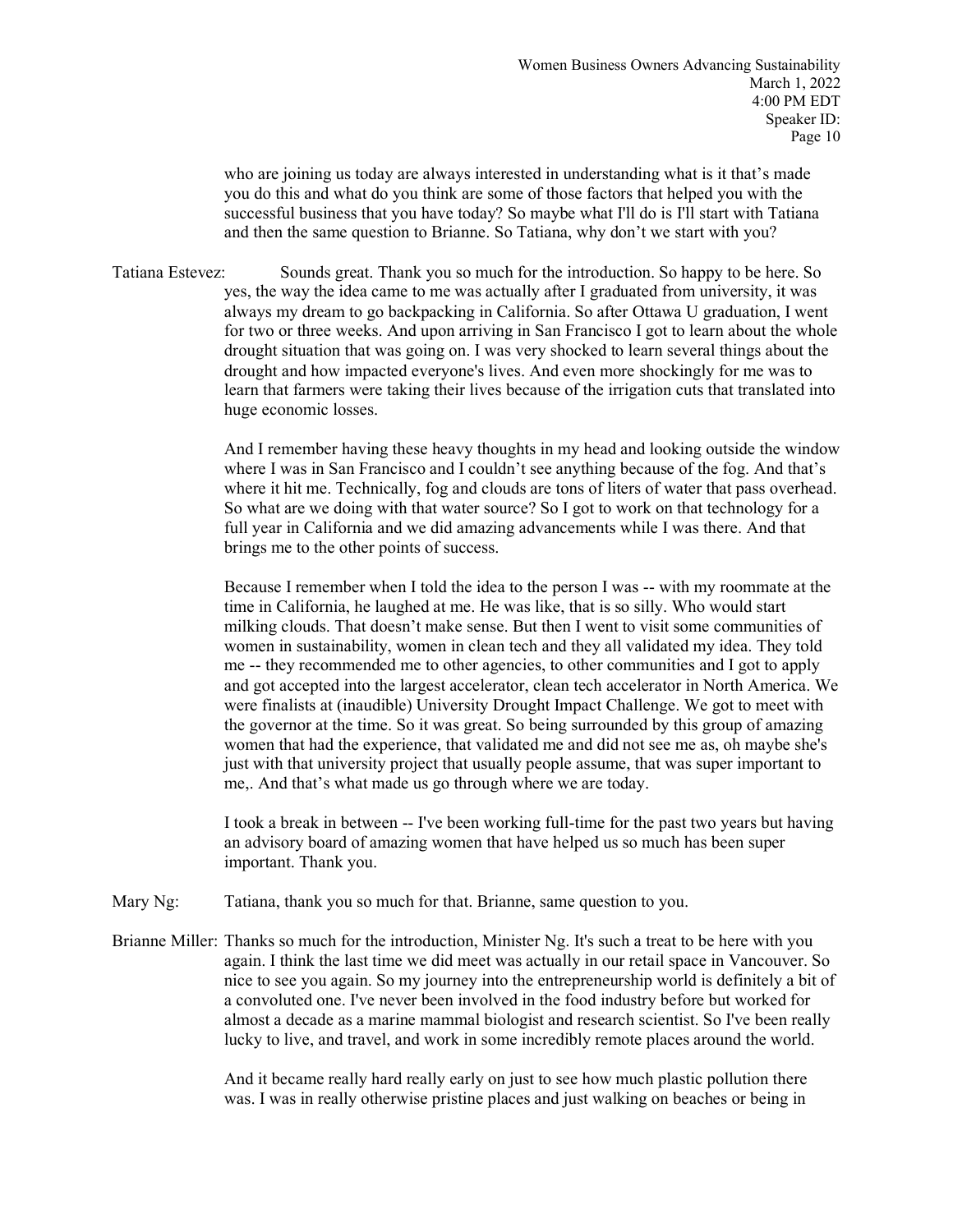field sites where I started to recognize brands and products that I was using myself in my everyday life and it really was quite the wakeup call to see those products and packages in places that should be otherwise relatively pristine. And that really catalyzed me on this journey of understanding just how much of an impact our current and industrial food system is having on the health of our ocean.

So a lot of my work has been on various endangered species from the Gulf of St. Lawrence to the coast of British Columbia. And we've seen everything from things like over-fishing and bi-catch (ph), underwater noise and plastic pollution having big impacts on a lot of the species that I was studying directly. And so Nada very much started as a solution to a problem that I was seeing, something that I was really frustrated with in my everyday life. And on the personal side of things, marine conversation, I found it was starting to be a lot of doom and gloom, and I really just wanted to take action to try and do something about it.

And we really started down this path of trying to engage people in these conversations about their food. Nada's mission is to connect people to more just, equitable, and regenerative food system. We do a lot of that through conversation and community building. I think the way that women tend to build companies is really quite inclusive and really engaged, especially at the local level. And there's a lot of power to that. And I think that definitely has been a huge part of our success is really deeply rooting what we do in both our community and our team.

So for example, one of our very first hires was a people and culture manager. So really investing in our teams from the get-go, really prioritizing them in a lot of the decisions that we made, especially when it came to the pandemic. So things life offering living wage jobs and additional benefits, a lot of increased flexibility, especially throughout the pandemic I think have really allowed us to build a successful and resilient company.

And very similar to what Tatiana was saying as well. We've been really grateful to continue to surround ourselves by folks who are incredibly smart and talented. Building out an advisory board has been incredibly helpful. And very early on, we were lucky to become part of the SheEO network as well and just to be surrounded by incredibly radically generous women across the country who have uplifted us and supported us in numerous ways has definitely contributed the most to our success.

Mary Ng: Well, thank you both for that and my next question is something that I spend a lot of time thinking about. And that is companies like yours that on the one hand, have a purpose. It has a real purpose and then the other side is the range of gaps that I've already talked about or issues that sort of stand in the way, or barriers that stand in the way that we're trying to work with others to get rid of. And in looking at sort of, if I were to cast my eyes a little to the future, it is how -- in both of your perspectives, what would be terrific is to see companies like yours, enterprises like yours, purposeful enterprises like yours that actually are providing solutions that are business enterprises. And how do we scale you up? And how do we take you and get you into the international market?

> So when I sort of say, okay, I've just signed an agreement with New Zealand, and Chile, and Mexico, which is a global gender arrangement, what's the global gender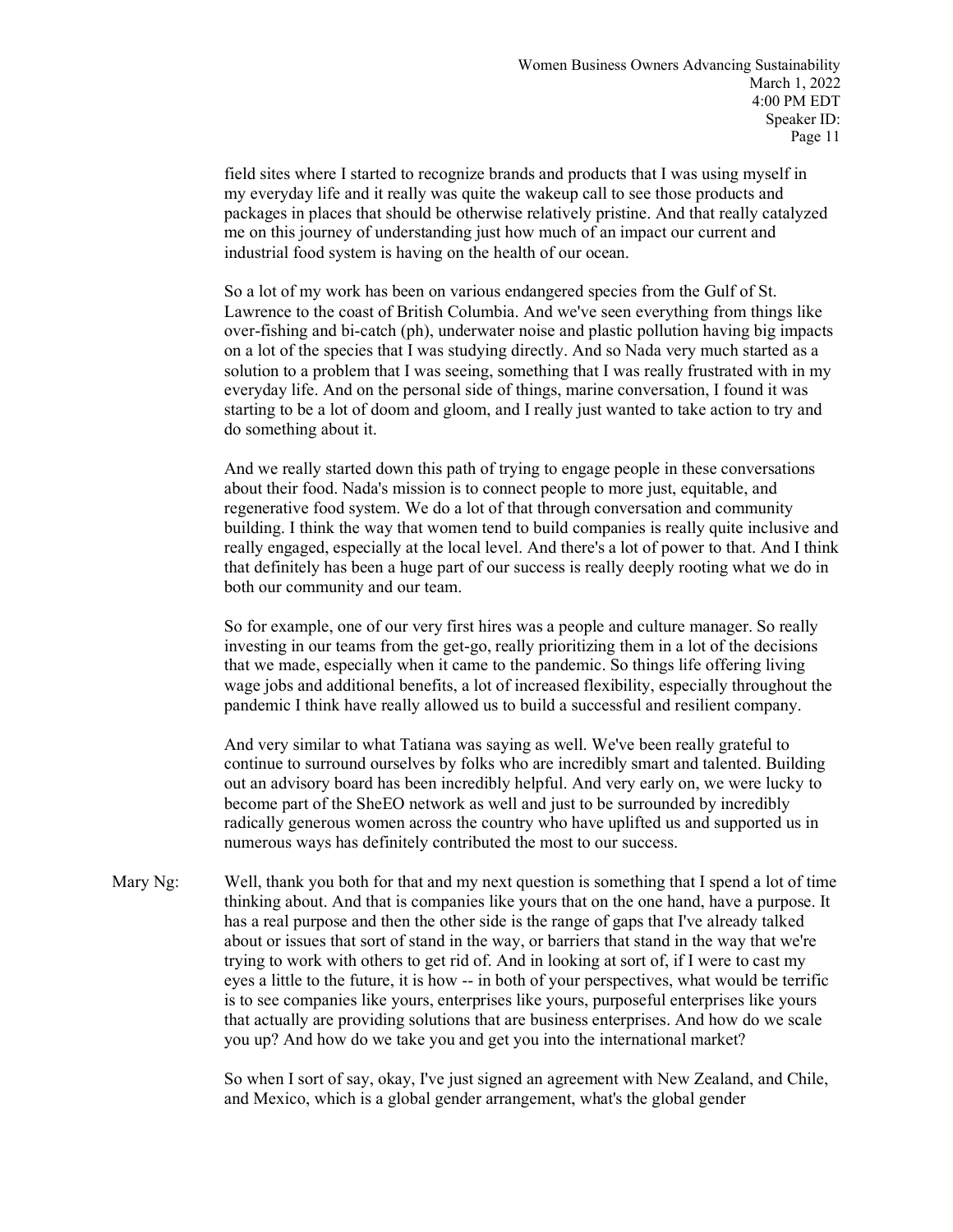arrangement? It really is -- it's interesting because when I signed it with Mexico. She said, well, congratulations, that's another 60 million women. I think it was some number like that. I said, oh that's great. That's double the population of Canada almost and that's just a community of women now in that sort of global -- in this global space.

So this is just a very longwinded question, which is to say, I would love to see more companies like yours, but enterprises that actually really can scale and scale not only domestically but into the global environment. And if you just have one thing that you thought, this gets in the way or this could help, what's that one thing? And there probably is more than the one. But I would just love a perspective from both of you who probably spend time thinking about, in the same way I do, albeit maybe a little bit differently. But I would venture to think that you both think about that too. I'll start with Brianne this time.

Brianne Miller: Fore sure. I think there's definitely multifaceted approaches to scaling organizations like ours. I think when you inherently a company that is based in social good and have a social or environmental mission at the heart of what you do, it becomes a lot easier to rally folks around your cause. There's a really good framework that I like and it's this whole idea of scaling up, scaling out, and scaling deep. And we need all three of those things to work together.

> So this idea of scaling up and very much like working to change institutions, and laws, and how we've done things in the past doesn't necessarily mean that's how we need to do them in the future. And focusing on the policy level I think is incredibly important and that's something that we've been very rooted in from the beginning.

> When we first started operating, for example, there weren't health and safety policies that allowed us to operate in the space of being able to reuse containers and repurpose things within our supply chain. So we've pushed on the policy side of things and had a lot of those dialogues as we've been going. And then at the same time, scaling out and really focusing on replicating and disseminating information.

> As we learn, there's an incredible learning curve. I've never had a grocery or retail background. So making sure to share what we learn along the way and bringing people into the conversation has been incredibly important. And I think women especially do that really well. We tend to collaborate, and share ideas, and kind of have the greater good at heart. So we work, for example, with a lot of our competitors to drive deep systems change. We share a lot about what we're learning along the way to have a bigger impact.

> And then the last part of that is scaling deep. So really focusing on the relationship building side of things. For us, that's something that's incredibly important when it comes to our supply chain. Really taking the time to engage in deep conversations and deep relationships with our suppliers, and our farmers, and our customers on all sides of the coin. And making sure that we take the time to have those conversations so that we can develop deep relationships and work towards a solution together.

Mary Ng: Sorry about that. You would have thought that with two years plus that I would know how to unmute my button, right? So there I'm unmuted. Tatiana, over to you.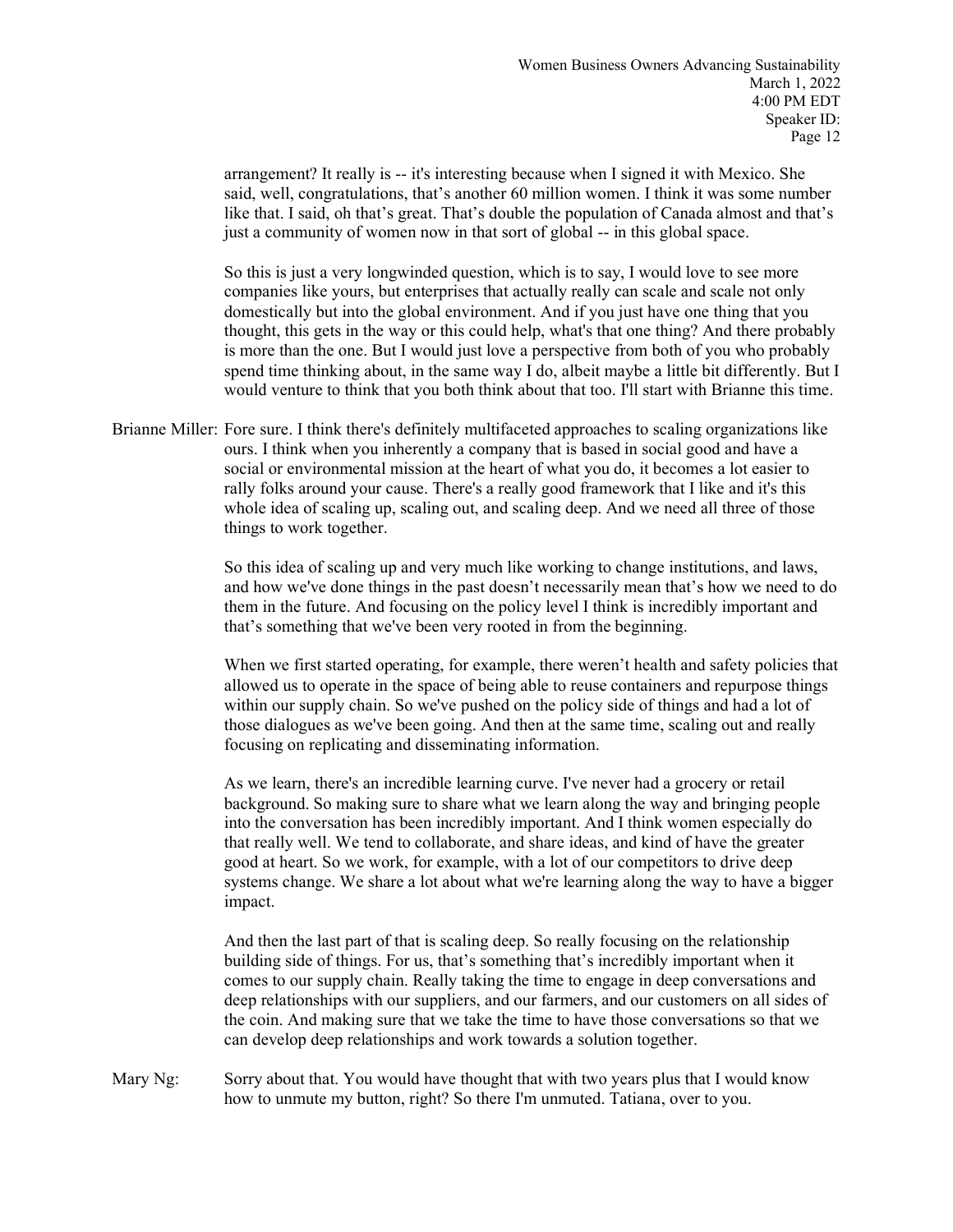Tatiana Estevez: Thank you so much. For us, it has been a different experience because in Canada, we don't perceive a lack of water. So all of our projects so far have been internationally. And I would say that the trade commissioner services and the delegation of Quebec have been of incredible help for us. There was this amazing initiative last year for commercial mission of women in tech in Netherlands, Luxembourg, Poland, and Belgium. And we happen to make great connections, new pilots, also with the delegation of Quebec and Mexico for our projects that we did for climate change study using fog as an indicator and for conservation and wildfire mitigation. They have covered all of our blind spots as well.

> It has been really great working for them and something I really, really recommend. I would also say in terms of the intellectual property, it has been very important as well to keep that protected while we scale, especially when we are a startup in an early stage. So those would be my greatest recommendations. And also, it has been of great help for us to be match also with programs like Foresight in clean tech. We were able to be matched with incredible experts in residence who have also been in the clean tech, water tech industry and who have already done investment readiness scenarios, and fundraising, and all that.

> So being coupled with them and learning their best practices, their tips. Sometimes I don't even know if -- they ask me if I have kids during an investment round. I don't know if that's okay or not. Is that a red flag? So I verify with them. Sometimes it's not really clear in being a woman in clean tech what goes and what doesn't. And again, having - sitting on the shoulders of giants has been incredible for me as well, like with the other tools that I have mentioned.

Mary Ng: Thank you so much. I could go on and on and have this conversation for hours but I've got this flashing sign by my team in front of me that says you've got to wrap. So thank you so much, Tatiana and Brianne. Congratulations on your terrific work. Wendy is here so she's sort of collecting the information that is also being shared because I sometimes poke her and say, so what are you hearing and so forth. But all this is to say is I really appreciate this dialogue. I really appreciate everyone that is here. We really are parts and it will be the sum of all of us that is really going to make the difference in our country.

> And Tatiana, to your point around the trade commissioner service, I always brag. We have 160 offices all around the world and their job is to help our Canadian businesses be successful in those markets and do that problem solving. But in addition to that, what we're building out are toolkits that we can kind of offer here at the federal government working with other partners to make sure that it's as easy as it can be.

On the one hand, I always think we've got these great tools. The powerful nature of what is a federal government. But at the same time, they can be a bit unwieldy for entrepreneurs or business owners to get through all of what is available and how to access it and so forth. So we always endeavor to try and make it better and easier. But your input is so valuable.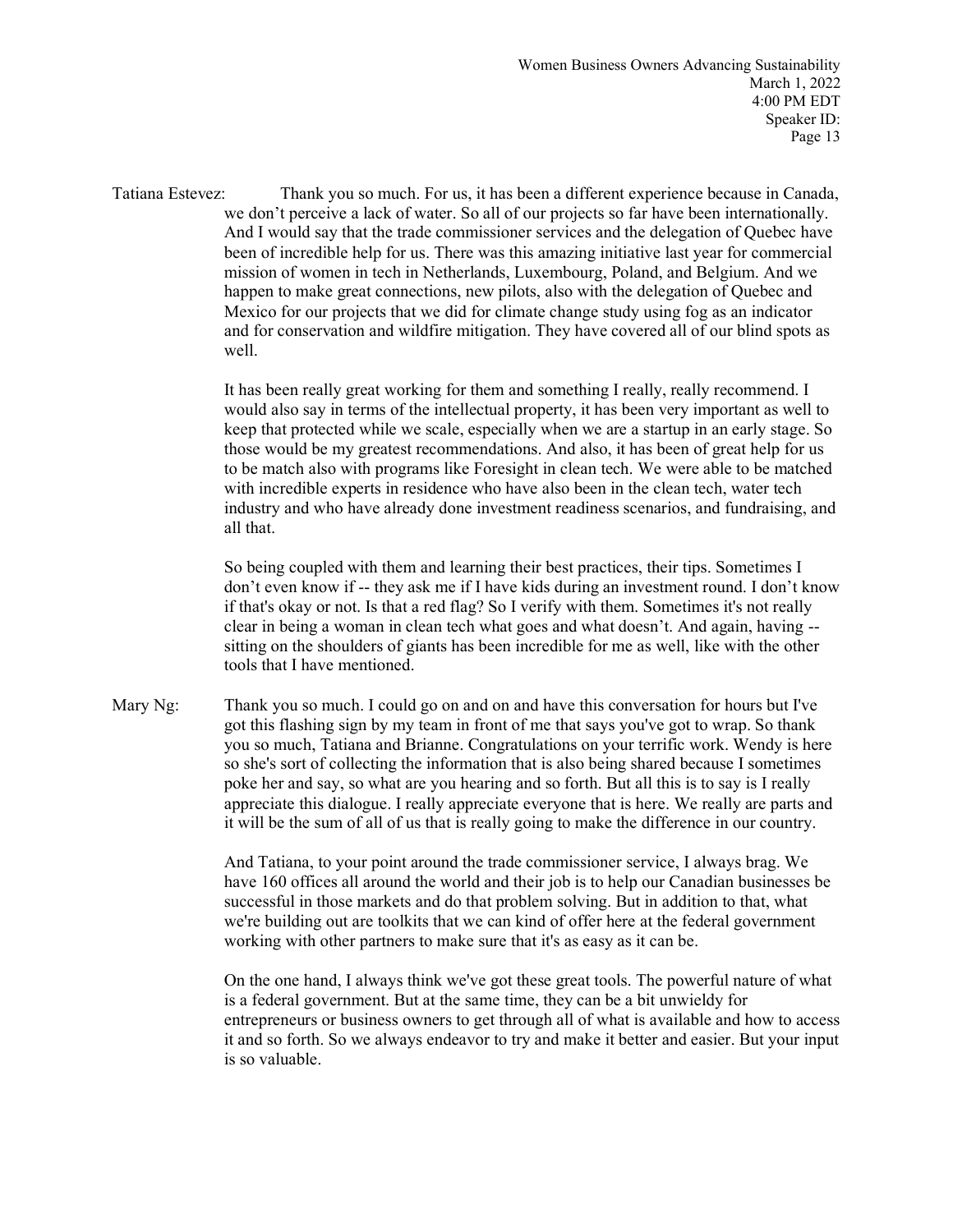So with that, I'm going to bid everybody adieu and say goodbye. Thank you so much for having me. It was very, very enjoyable. I wish I could stay for the rest of it but all the very best and I know, I can't wait to see what you all do next.

Sheri Griffiths: Thank so you much, Minister Ng. We so appreciate your time, even when you do have to leave. We're certain that you're probably pulled in so many directions at every turn. But thank you so much for coming. We appreciate it today. And thank you both, Tatiana, and Brianne. We really appreciate you sharing your experiences. I know we'll be getting into some questions in a little bit but appreciate that.

> I do want to take a moment and welcome our next speaker today. So please join me in welcoming in Patricia Fuller. She is a senior fellow at the University of Ottawa's Graduate School of Public and International Affairs and the former Canadian Ambassador for Climate Change. She will speak about the importance of engaging women as agents of change for advancing climate action. Over to you, Patricia.

Patricia Fuller: Able to this wonderful conversation. I was asked to speak to you about what I have observed in discussions in international forums around advancing gender equality in the context of action on climate change, based on what I've observed over the three years plus that I was ambassador for climate change. And what I've observed is that it has been frequently commented in these international forums, the various COPS (ph) that have taken place year after year, that climate change is not gender neutral. And that women are more impacted by climate change and the examples are frequently given that women are struggling to provide food for their families in the face of impact on their livelihoods and facing increased conflict driven by climate change that's affecting their physical security or seeing diminished access to social services, including education.

> But what I have observed increasingly, and including at COP 26 in Glasgow last November, is a change in this narrative and that's towards one that's not only about women as victims of climate change, but around women as agents of change in climate action. So very much in line with the discussion that we're having today. And this for me was really encapsulated in the words I heard on gender day at COP 26, which from a women from the Global South, who said we are not drowning. We are fighting.

And I think that that was borne out also in the discussions where I was hearing Ministers from around the world, including from Africa and Asia, making commitments to increasing the leadership opportunities for women in climate action, in their governments and in their initiatives.

Now, of course, implementation of these kinds of initiatives has a long way to go but this is a theme that is definitely emerging and one which is around women's great participation leading to improved outcomes. And in the contrary case where women are not fully represented in implementing projects and policies that this leads to increased inequality and decreased effectiveness.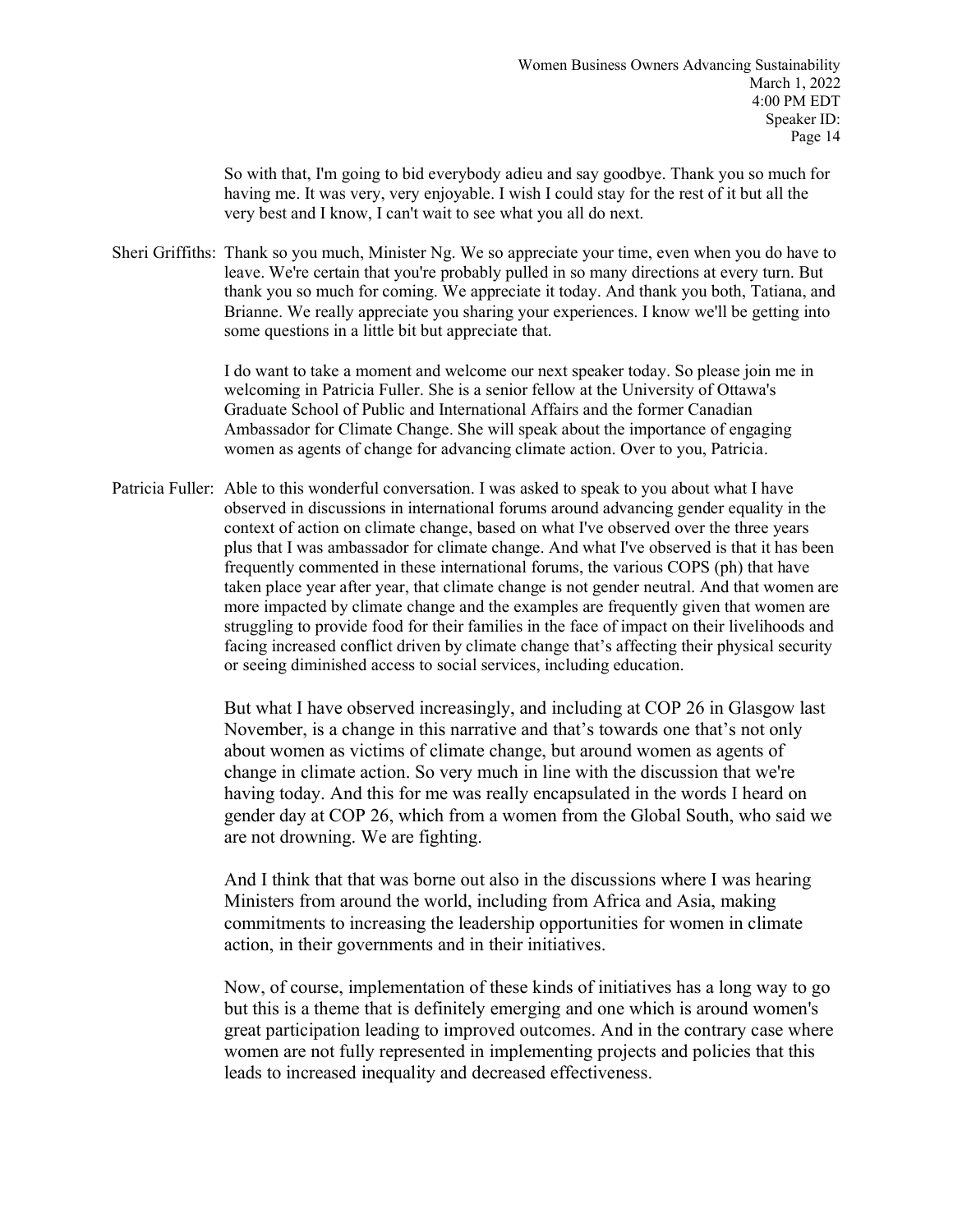So among developed countries that have been supporting developing countries with climate finance, Canada was an early leader in placing a focus on gender equality in the projects and programs that Canada has supported as part of its feminist international assistance policy. So Canada was an early mover in this space of supporting the agency of women in action on climate change. And in observing the projects that we have been supported, a couple things stood out for me that I think are relevant to the conversation today. And one is that the transformations that are required to address climate change create opportunities for advancing gender equality.

So for example, in the Peruvian Andes, Canada is supporting a project that's a nature-based solution for addressing water scarcity, perhaps a little bit related to what Tatiana was speaking about earlier. But a different kind of approach and one that is resurrecting traditional Indigenous knowledge about how to retain water in natural structures. And what I heard from women participating in this effort that Canada is supporting is these new ways of doing things are creating new opportunities for them to take leadership roles. As one of them said to me, we used to sit at the back of the room in the meetings that were held to discuss water management. And now, with these new innovative approaches that draw on our traditional knowledge, we're at the front of the room.

So I think that's a very encouraging aspect of climate action, that it creates these opportunities for change, including for advancing gender equality. And then a second insight that has been a key takeaway for me is the role of financing in advancing gender equality and climate action. So very much right in the space of what we're talking about today. And I saw this, for example, in the context of a renewable energy project that Canada supported in South America.

Where it was a condition of Canada's participation that there be gender equality targets set in the implementation of the project. This was a private sector proponent, an energy company that had to meet gender equality targets as part of receiving this financing. And this was new at the time and in an industry that was traditionally, and in many respects still is, male dominated. But what the company found in doing this was revealing. Not surprising for this group but the outcomes were very positive and so positive that they extended this kind of approach, putting in place gender equality targets, across their business. So that really shows how climate finance and financial institutions have an opportunity to advance gender equality.

And so that's exactly what BMO is doing and why I'm so pleased to hear about the new initiatives that you're undertaking, the \$5 billion for supporting women led businesses here in Canada. That's impressive and it's an example for others around the world who are taking up this challenge of advancing climate action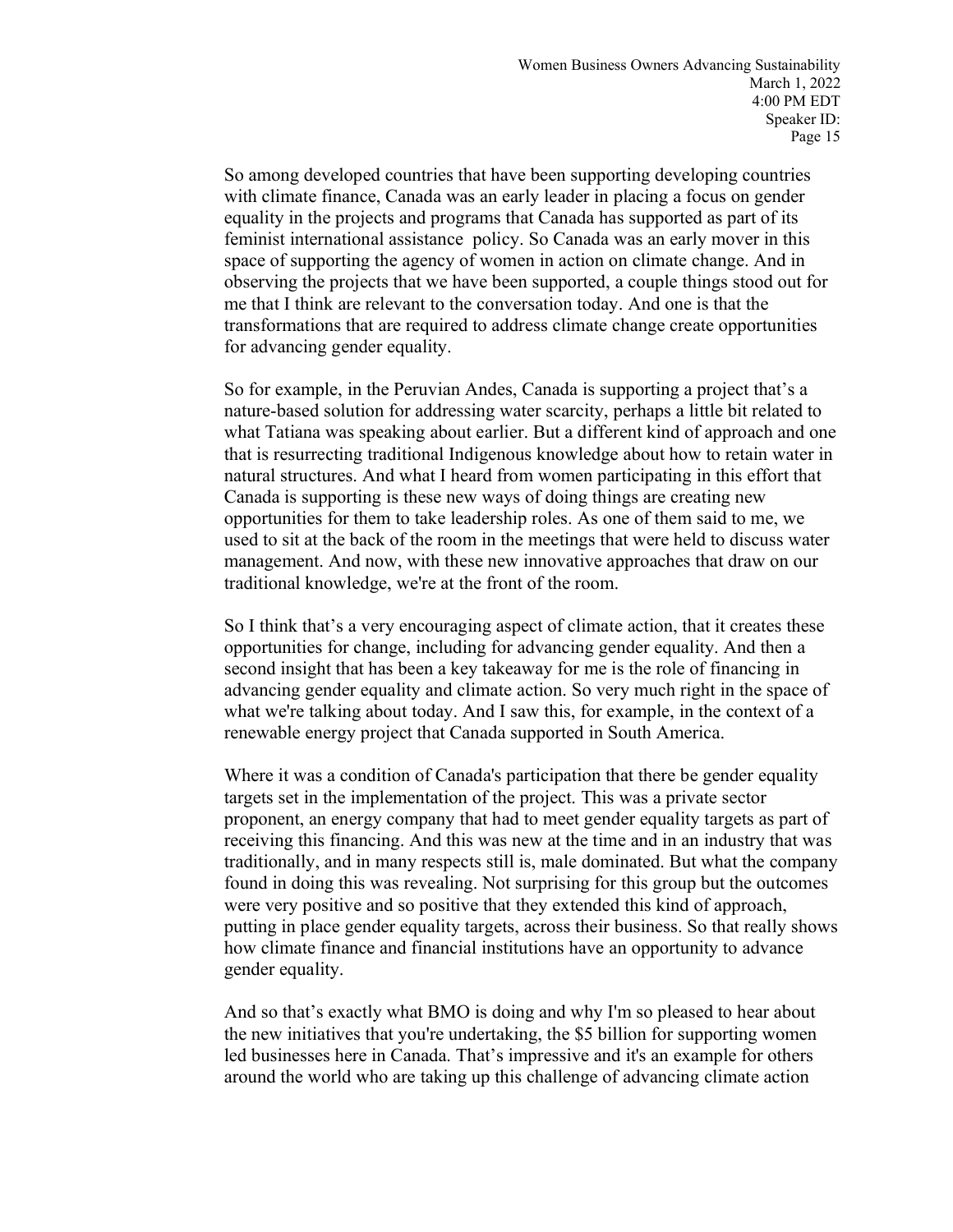while also advancing gender equality. And in the course of doing so, achieving better results for all. So thank you very much.

Sheri Griffiths: Thank you, Patricia. Really appreciate your comments today. Your insights and knowledge on this topic really add so much value to the conversation. So thank you. We're going to begin the Q&A version now of the event and start to take some questions from the audience. So if you could take a moment and submit any questions in the Ask a Question box at the bottom of your screen. I'm going to turn it back over to Sharon who will moderate this portion of the event and get us started. Thank you.

- Sharon Haward-Laird: Great. Thanks everyone. What an inspiring program we've had so far. Maybe I'll start with a question. Osler's 2021 Diversity Disclosure Practices Report found that clean tech companies in Canada still sit in the bottom half of the list for percentage of women executives per company. My question is has being a woman in the clean tech space made it more challenging for you to commercialize your idea? And what are some of the opportunities you see to increase female entrepreneurship in this country? Maybe I'll turn it to Brianne first.
- Brianne Miller: Thanks, Sharon. I think to start with, it's definitely been a little bit harder and I think that's because alto of the decisions that we make, there's quite a large gender gap in the data that we're collecting. So we are still very much living in a world that has been overwhelming designed by and for men. There's lots of opportunities that were missing and a lot of solutions because we actually haven't been collecting the data to get started.

I think in a lot of the decisions that we make, if it's everything from the algorithms, to product design, to urban planning, a lot of these decisions are currently being made based on biased data that excludes women. And so I think data collection and really working to close that data gap is one of the first steps to make things like this a little bit better.

And then in terms of opportunities to increase women entrepreneurship across the country, I do very much agree with a lot of the conversations so far in terms of rethinking our current funding models is one of the most important things that we can do as a company in the clean tech and ecommerce space who has been raising money.

I think rethinking how we fund women in diverse teams is really important, along with folks who are making those decisions and making sure that there's diverse representation in those decision making rooms as well.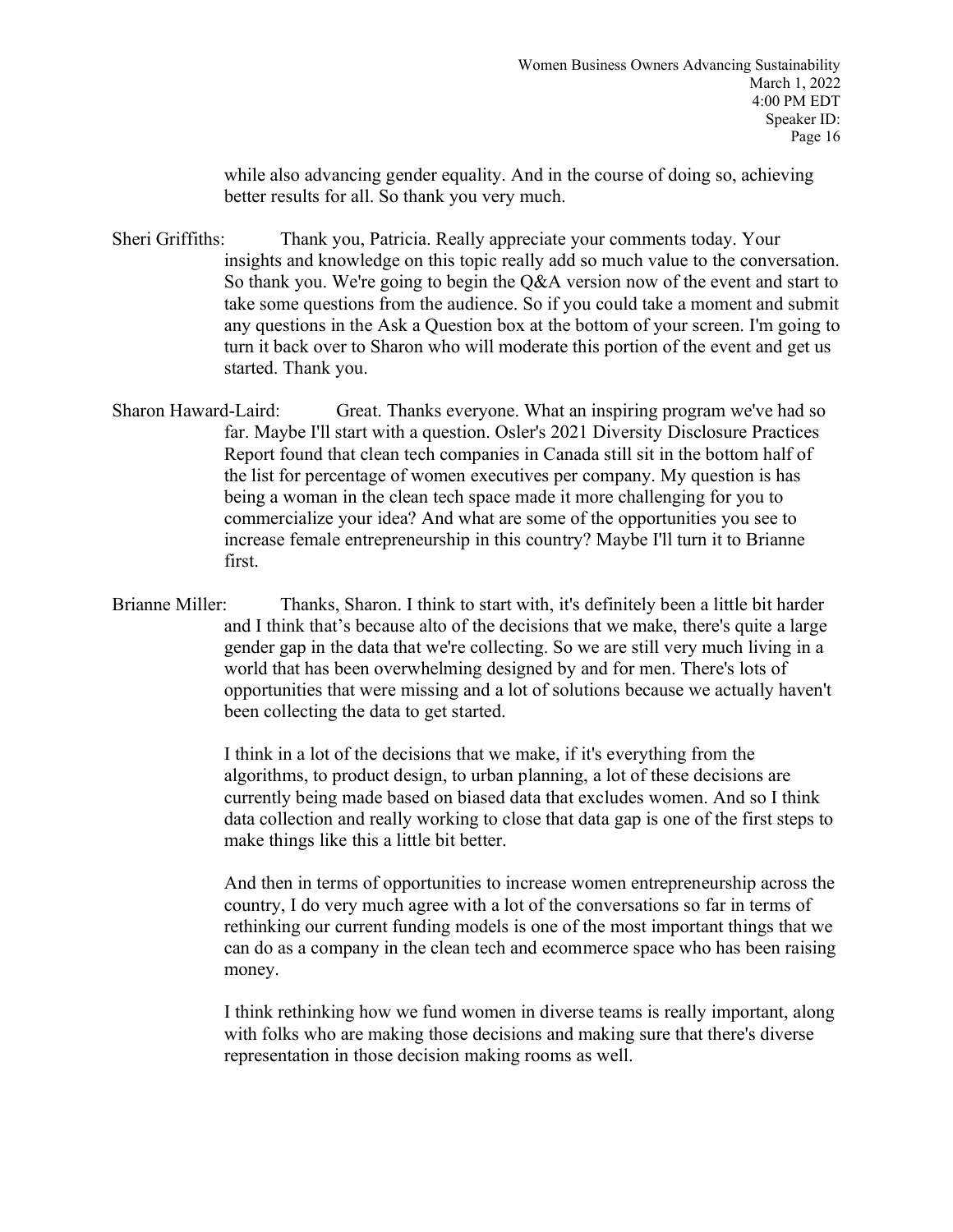- Sharon Haward-Laird: Great. Thanks. Maybe I'll ask Tatiana if you have any thoughts on that questions as well?
- Tatiana Estevez: For sure. I think it's a very good question. And yes, I do think that it does effect the commercial ability of our products or our solutions. For example, our first project that we did in Mexico for wildfire mitigation and conservation, I got always asked when my boss is coming and who is my boss, and when is the big man coming. And there's no big man. It's me. There's a big woman. Deal with it. I can bring my father if you want a male figure but it's me. So that is a challenge that I've seen also going internationally. However, more and more as we get more (inaudible) and technological validation for our technology (inaudible) data instead of our faces. So there's nothing they can say against the technology that works and has proven yields and results. So that's for one.

(Inaudible) working closer to our funding and fundraising rounds, we also are learning that women get asked -- women in clean tech get asked different questions and I think that's it's for women founders generally as in difference with our male peers, we would get asked more questions in regards to the risk, how are we going to prepare for the bad things, our exist strategy, and men get asked more questions in regards to the growth, their impact.

So that is something that I (inaudible) for myself and I think that a way that we can start building up our future for the future women clean tech founders is also to take that in consideration. Sometimes we could get this (inaudible). So if someone is in the innovation (inaudible) to make sure to check for those things, what kind of questions you're asking, is there something that it's changing the investability of the company based on your opinions (inaudible) data.

So those are things that we're changing more and more with all these great initiatives and supports. And also again, having great role models I think is super important and I think that we need to showcase more women founders, more women in clean tech, so the girls today know that they can be represented and be that and become that as well.

Sharon Haward-Laird: That's really fascinating, Tatiana, the idea that even the questions you would get asked would have an implicit bias in then and maybe -- but it's great you understand that and are prepared for I guess getting -- steering the conversation back to your growth opportunities as well as your risk management. So knowing that and being ready for it to do your funding I'm sure will serve you will.

> There is another question from the audience. The question is what opportunities do the panelists to see to work in developing countries? In particular, is there a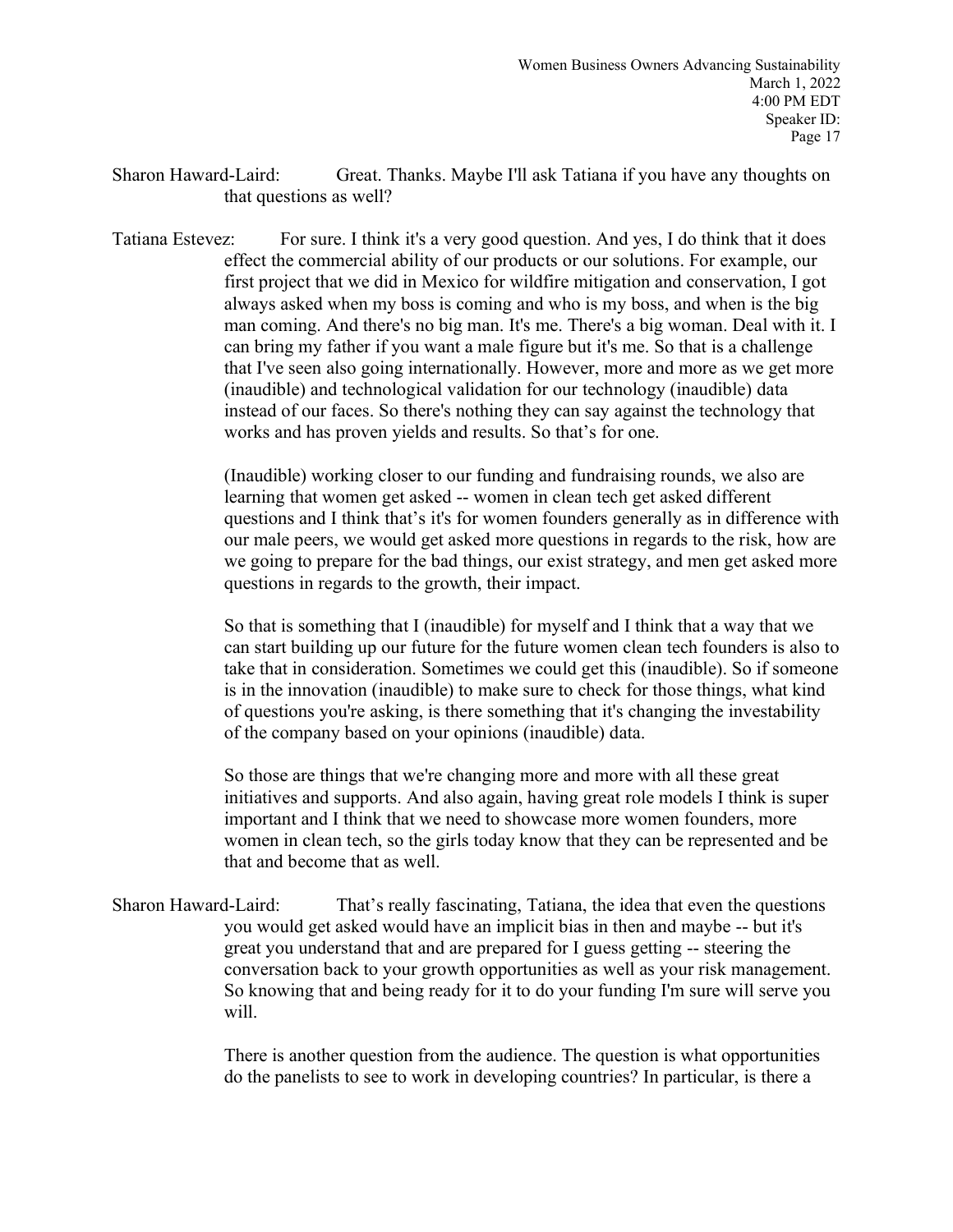potential to export to those developing countries? Tatiana, do you want to start with that one?

Tatiana Estevez: Yes, I can start with that one. So I think the potential is great, especially because these are the countries that would get to experience climate change firsthand usually. So it's a solution that is of interest to them. So the way we went about it, in Mexico, we were able to gather several letters of intent from communities that wanted to have our technology to help them address the challenges, (inaudible) the change, and water access that they were experiencing. And that traction was the one that brought us the first push to get the first award, the first (inaudible) agreement, and to work in the commercialization. So we started to build from that traction.

> There is a great interest and sometimes yes, money is king in this world and investors want to see letters of intent of people who are willing to pay. But I think that there is great oppy as well in this situation and in this country, especially given the reception for solutions and innovations, given that they feel the pain way more. So I'd say that yes, there is opportunity verified with the trade commissioner services or delegation of Quebec in the country that you're in. They usually have great insights, great connections, and it's way better than just unsolicited, going knocking doors in this country. It's way better to go through them. Definitely that's my recommendation on that.

Sharon Haward-Laird: Brianne, did you want to add anything to that question?

Brianne Miller: I think on our side of things, being able to export the technology that we've built has been a really exciting conversation and I think that's definitely something that's very unique about us in terms of how we have set our company up to grow. Traditionally, like the food space is very logistically complicated, but by heavily investing in the technology and our platforms early on, that technology itself becomes exportable. And we've had a lot of interest from other organizations around the world and using our technology to facilitate a similar model in their space.

> And I think there's a lot of opportunities there and similar to what Tatiana was saying as well, there are some really great resources in Canada that we have been able to tap into, to start having these conversations in terms of protecting our IP and starting to gain access capital to start to export. And Canada Export has been really wonderful on that front for helping us to get our clean tech ready to scale.

Sharon Haward-Laird: That's great. Some great advice for people there. Somebody - another audience member actually has a question specifically asking for advice, which is what's the most important advice you would give to a young professional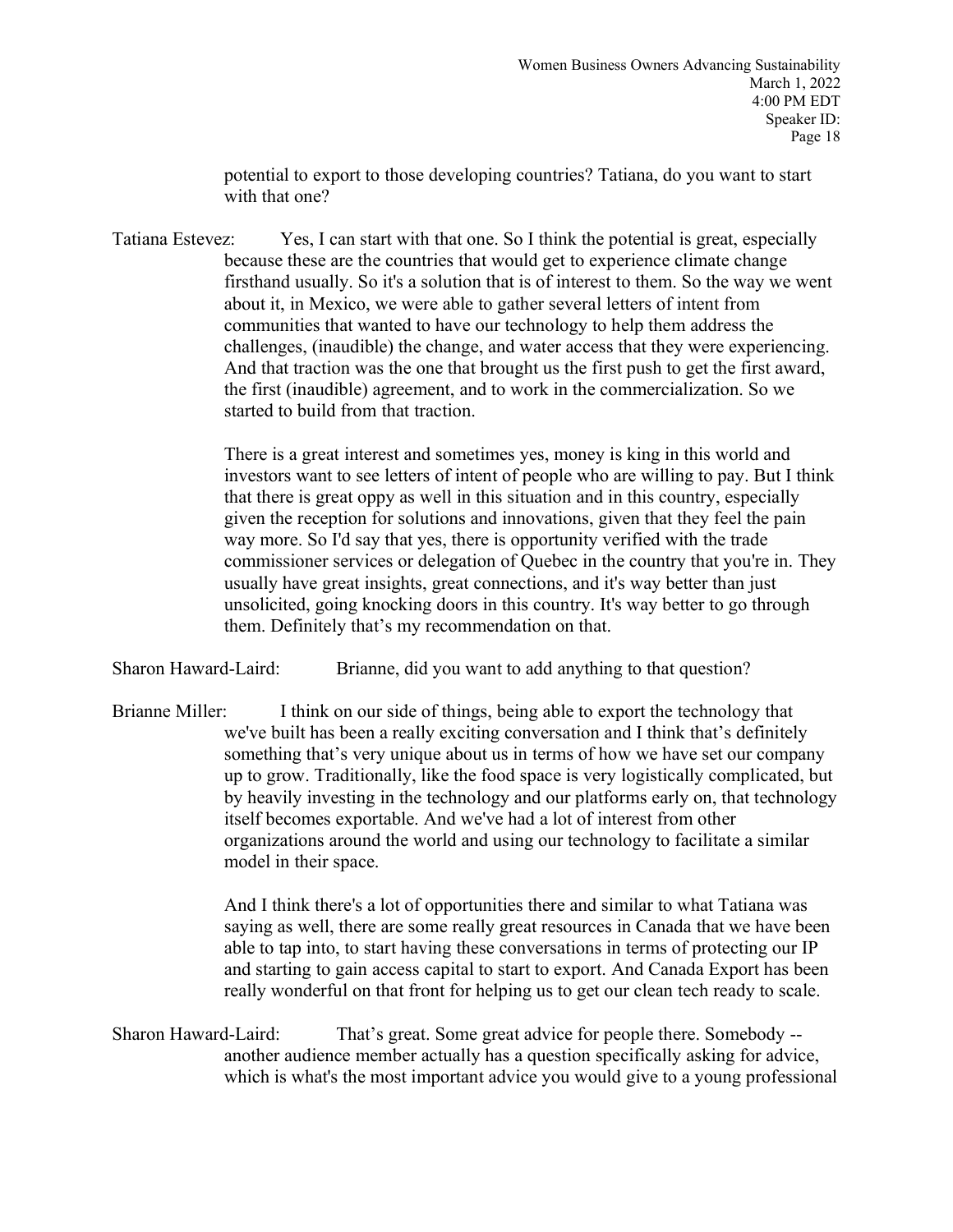women who really wants to make a lasting impact in a broader organization and sustainable entrepreneurship? Maybe we'll start with Brianne this time.

Brianne Miller: I'm happy to start with this one. So I think oftentimes, we get caught up on where to get started. So taking the first step and really thinking about what is the actual work that needs to be done. We're talking about climate change. It effects everyone on the plant. There are millions of ways that we could start to tackle these problems but really starting to think about what is that actual work that needs to be done, especially when it comes to climate solutions.

> And then merging that with your skills and what makes you happy. So what sparks joy. What is something in terms of a project or a passion that will really make you happy and engaged while you're working on it and then combining that with your skills. So it could be everything from graphic design, to coding, to prepping food. There's so many different angles that we could come at these solutions and so combining those three things I think is a really powerful place to start the conversation.

Sharon Haward-Laird: I think that's great advice, that idea of starting with something that sparks joy. I think when you see so many people making career changes as a result of the pandemic, people are looking for a broader purpose in their work. And if you start with that and what you're good at, it seems like you'll do okay. Tatiana, did you want to add anything, any advice for young professional women getting started in this area?

Tatiana Estevez: Yes, definitely. My first advice would be do what you can with what you have. So at first, I was able to design my logos and my website and everything through YouTubing absolutely everything from my living room. So sometimes we get this idea that, oh, I have to have several years of experience in this and be a complete expert, and have so many of that checklist. And perhaps we're never ready to take that jump so do it now with what you can and go for it.

> And another, well, something that I keep close to me that I think that has allowed me to become this person that is creating social and environmental impact is to become the person that you needed when you were younger. So that's another one that for me has been part of my motto into becoming who I am. And yes, believe in yourself. It's going to be challenging and you can do it. I believe in you.

Sharon Haward-Laird: I love that positive self-talk and it's one thing I'm always amazed with the young amazing women on my team is how they really need somebody to remind them of how much they've accomplished, and all their skills. And if you have someone kind of like their pep talk in the corner, it can make a big difference. So thank you to both of the panelists. I think we'll wrap up this really insightful meeting.